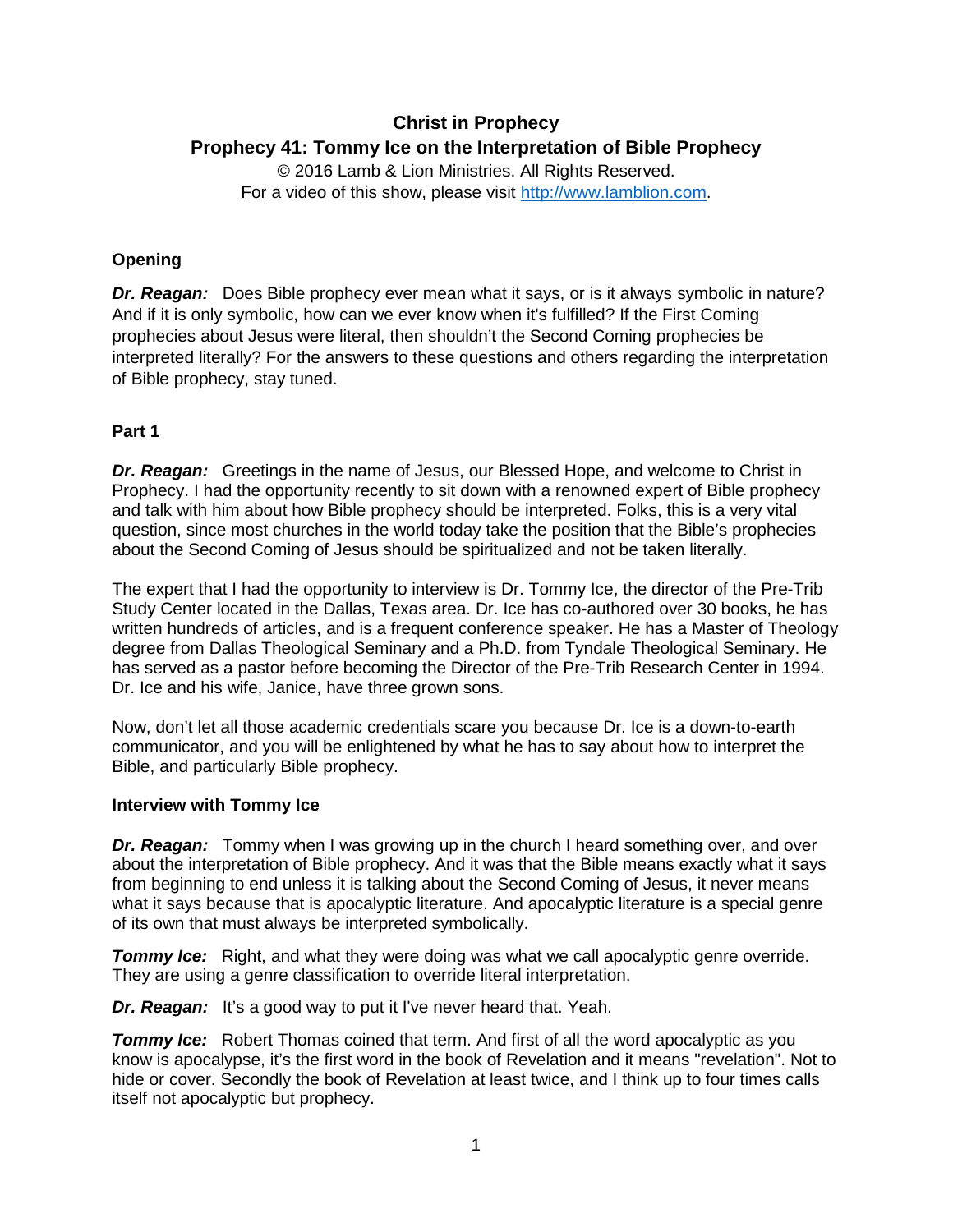#### *Dr. Reagan:* Prophecy that's right.

**Tommy Ice:** Yes. And this back in the 70's I remember conservatives used the word apocalyptic literature and what they meant by it was prophecy that had visions and symbols in it. Now, that's not how it's being used today, the liberal view has overtaken it. And the liberals believe that apocalyptic genre was developed in the Intertestamental Period. You know, well, so Ezekiel and Daniel were said to be apocalyptic what does that do? That means you have to take a liberal view of the Bible, you know, to have it fit into there. Usually it's always pseudonymical; in other words either it doesn't have an author on there or it is said to be a false name. Well that doesn't fit the book of Revelation. Doesn't fit the book of Daniel. Doesn't fit the book of Ezekiel you see. So they had this saying and then they--so what they do is they just come in and say, "Well it is apocalyptic, and everybody knows you can't take it literally." Rather than getting in and doing what some would call hand-to-hand exegetical combat. In other words taking the verse and reading the Bible and understanding what it means. And so, that is just a quick way because they cannot handle individual text to simply dismiss it and move on.

*Dr. Reagan:* Well, I was confronted with this time and time again, and I'd say something to somebody and they would say, "Oh that is apocalyptic. That is apocalyptic. It doesn't mean what it says." And one time I was reading through the book of Zechariah and I came to chapter 14 and it was so easy to understand. I mean it just said, "In the end times Jerusalem is going to be surrounded by enemies. The Lord is going to come, His foot is going to touch the Mount of Olives. The Mount of Olives will split in half. He'll speak a supernatural word, the enemy is destroyed. Verse 9, He'll become King over all the earth." Well I grew up in an Amillennial church and I went to the pastor and said, "What about this?" He read it and read it, and he said, "It doesn't mean what it says because that is apocalyptic." But one day what I did was I read the entire book of Zechariah, a little short book doesn't take long.

#### *Tommy Ice:* Big mistake.

*Dr. Reagan:* But you know what I discovered? And you don't have to be a rocket scientist. I discovered that every prophecy in that book concerning the First Coming of Jesus meant what it said. And I decided hey, if the First Coming prophecies mean what they say, the Second Coming prophecies must mean what they say.

*Tommy Ice:* Zechariah 9:9, He is going to ride into Jerusalem on a donkey.

*Dr. Reagan:* Yeah, right. Right. And it just made no sense to me to say, "Well First Coming prophecies mean what they say, the Second Coming don't mean what they say."

#### *Tommy Ice:* Exactly.

*Dr. Reagan:* People love to interpret the Bible, all of it that way because when you interpret the Bible in that way you can make it say anything you want it to say.

- *Tommy Ice:* That's true.
- *Dr. Reagan:* You become god.

*Tommy Ice:* Sure. But that shows the importance of context. In other words--

*Dr. Reagan:* Yeah, talk about that.

*Tommy Ice:* Context, when I was in Seminary they called it the hermeneutical cheer. Hermeneutical means interpretation. And so they would go, context, context, context, just like Real Estate is location, location, location. And so, you know, I remember before I--when I was young put it that way we used to sit under a tree and do Bible studies. And I would study for it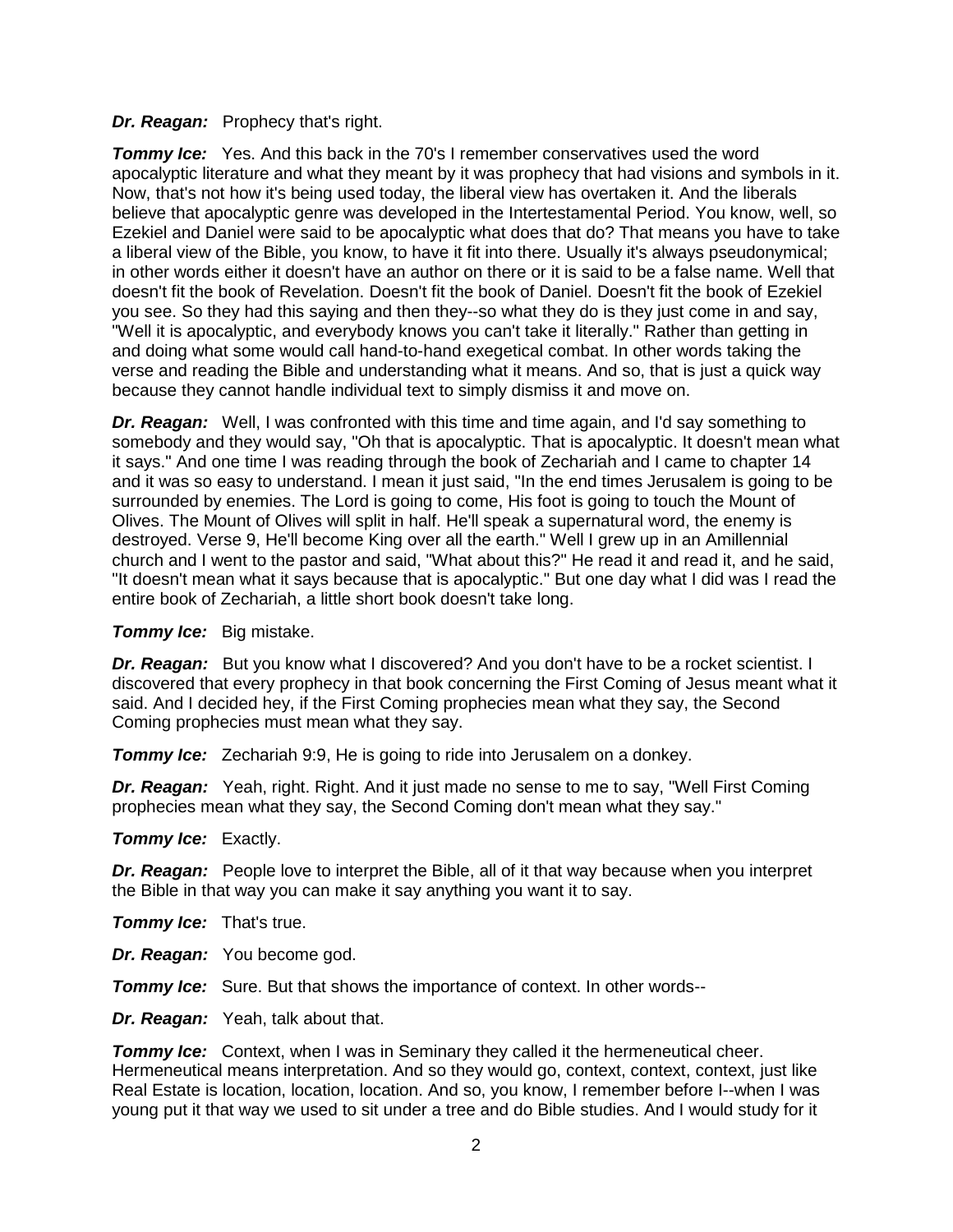and I had a Bible dictionary that defined words and everything. And I would go through maybe sometimes 20-25 and I would pick the one I liked the best. And then later I learned you are supposed to study what word nuance of this word fits the context. So you read the context to figure out is that referring to a physical departure, or an idea, like departing from the faith you see. So, the context is key, it is sovereign. We have the English word run, it has many possibilities. In other words run to the store. He scored a run. There is a run of salmon. She has a run in her stockings. When I was in the military after we ate breakfast sometimes we had the runs. But each nuance is clear in a context because I just gave you five different contexts.

## *Dr. Reagan:* That's right.

**Tommy Ice:** And it's always clear. And so the context determines whether you have what we call denotative or connotative meaning plain literal, or figurative literal. And every word or phrase in all languages are that way. And so if it's a figure of speech, which there are figures of speech all over the Bible. And we--I mean you can't watch a sporting event in America without hearing all kinds of figures of speech. He killed the quarterback. Well when's his funeral? You know?

*Dr. Reagan:* That's right. Well I always think of two sentences using the same phrase white house. Today I toured the White House. That is literal. Another sentence the White House announced today. Well the White House can't talk. It's obvious the context that's symbolic. So the context determines whether it is symbolic or literal. And there can be times when it may not be perfectly clear, but usually it is.

**Tommy Ice:** Right. Yeah, that's why you back up and read the broader context and things. So, words are limited by context, nuances. And symbols for example the book of Revelation I think I've heard 34-39 symbols in the book of Revelation, half of them are explained in the context. He says, "The seven candle lampstands are the seven churches." Duh.

*Dr. Reagan:* Duh. I know.

**Tommy Ice:** He says, "The seven stars are seven angels." Duh. You know, and then he talks like in Revelation 12 about the red dragon. And then five or six verses later he says it's Satan.

*Dr. Reagan:* That's right.

*Tommy Ice:* He tells you.

**Dr. Reagan:** And you know even if the Bible doesn't explain the symbol the Bible is its own best interpreter. So for example in Revelation 13 it refers to a woman with these stars and all. Well, all you have to do is get a concordance and look that up and you can find it in the Old Testament perfectly explained. It's Israel.

**Tommy Ice:** Yes, that is Revelation 12.

*Dr. Reagan:* Yeah, I'm sorry Revelation 12, yeah.

**Tommy Ice:** Yes, it is in Genesis 37.

*Dr. Reagan:* Yeah.

**Tommy Ice:** And he has the dream. The only time you have sun, moon and stars used together it always referred to Israel, exactly and the 12 tribes. Yeah, so you don't drop a tab of LSD and hallucinate. You know and try to come up. Or have a group think thing. What do you think it means? What do you think it means? No, you study the context. So, in order to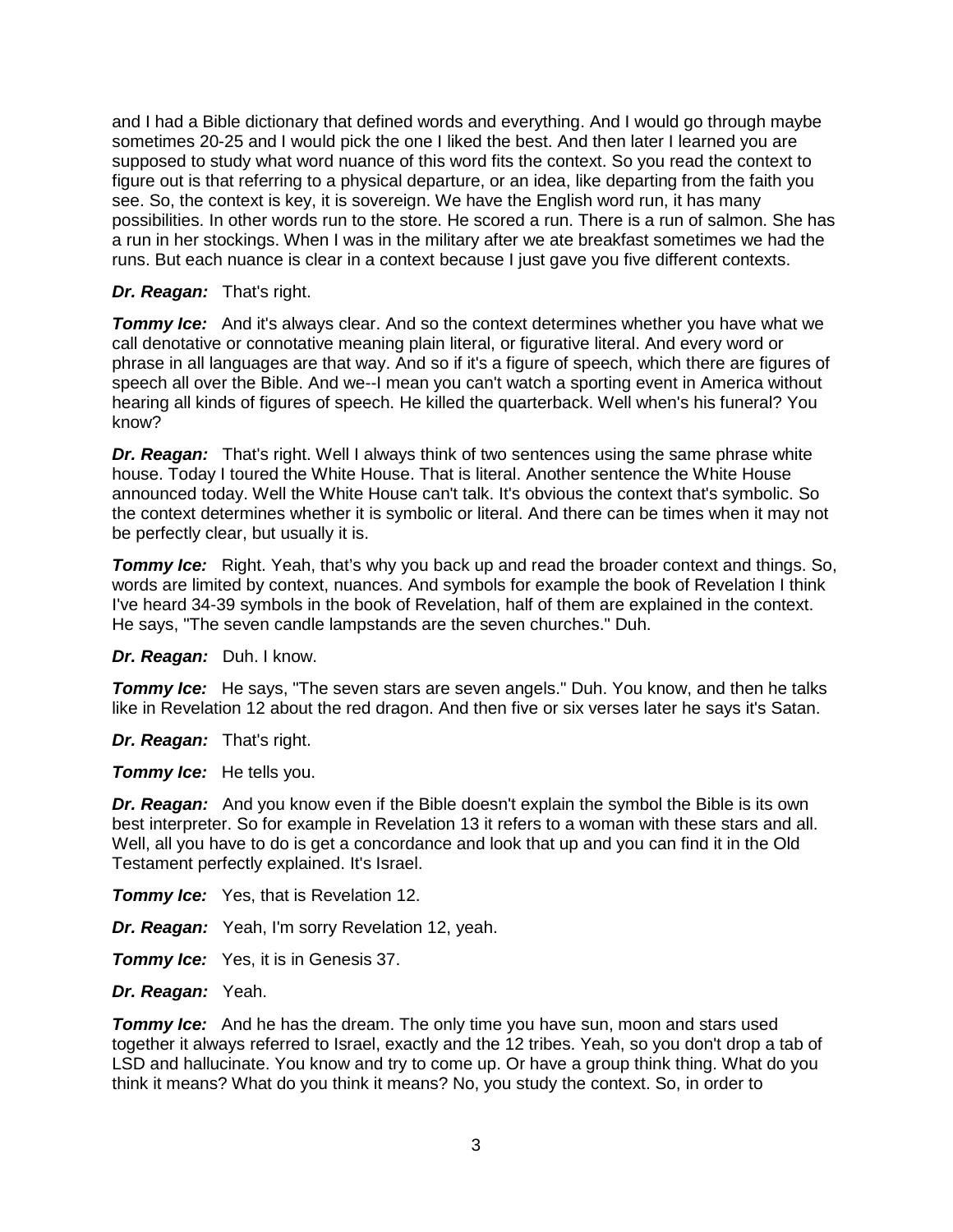understand symbols in the Bible you just have to know the whole Bible, you know in the book of Revelation. And it's not that hard.

*Dr. Reagan:* For example it says in the book of Revelation that Israel is going to be delivered from the Antichrist on the wings of a great eagle.

#### *Tommy Ice:* Yes.

*Dr. Reagan:* And there have been books written about that in which they say, "Well, there is the United States we are going to provide the end time airlift of the Jewish people." And yet that very same terminology is used in the Old Testament about the coming of Egypt.

*Tommy Ice:* It's used in Exodus, and Deuteronomy.

*Dr. Reagan:* Yes, all it means is you are coming out under the protection of God.

**Tommy Ice:** I thought that was George W. Bush and the Texas Air National Guard myself.

*Dr. Reagan:* Well I don't know it is just amazing. I had a guy tell me one time, "I can prove to you that in the book of Revelation chapter 20 where it says Jesus is going to reign for 1,000 years." It says it six times. He says, "I can prove to you it doesn't mean 1,000 years." I said, "Ok, how's that?" He said, "Well go over to Psalms," I think it was Psalm 50, "What does it say? God owns the cattle on 1,000 hills. Are there only 1,000 hills?" Thousand is used symbolically.

**Tommy Ice:** Right. Have you ever read the next line? It says, "He owns everything."

*Dr. Reagan:* But you know it's the context.

**Tommy Ice:** I know at that is a symbolic usage it is very clear.

*Dr. Reagan:* Context. Context.

**Tommy Ice:** And they want to transfer--here's another error one scholar calls it illegitimate totality transfer, where you go over to another to a passage like "He owns the cattle on a 1,000" and you import that meaning into the context of say Revelation 20. I'm sorry, you are defining- that's not the context. You are importing that in.

#### *Dr. Reagan:* That's right.

**Tommy Ice:** That is a symbolic use. But on the other hand in Revelation 20 that is a historical narrative, and it's really not much symbols going on there.

#### **Part 2**

*Dr. Reagan:* Before we proceeded with my discussion with Dr. Tommy Ice about the interpretation of Bible prophecy, I would like to give you a special treat namely, a song by our featured vocalist, Jack Hollingsworth. The song I have in mind is the one that you, our viewers, have most frequently requested. It is called, "11:59" which is a reference to the fact that the hour is late because the Lord is about to return any moment. Here now is Jack Hollingsworth singing "11:59."

#### *Jack Hollingsworth:*

Time is winding down Just look around us Evil's breaking lose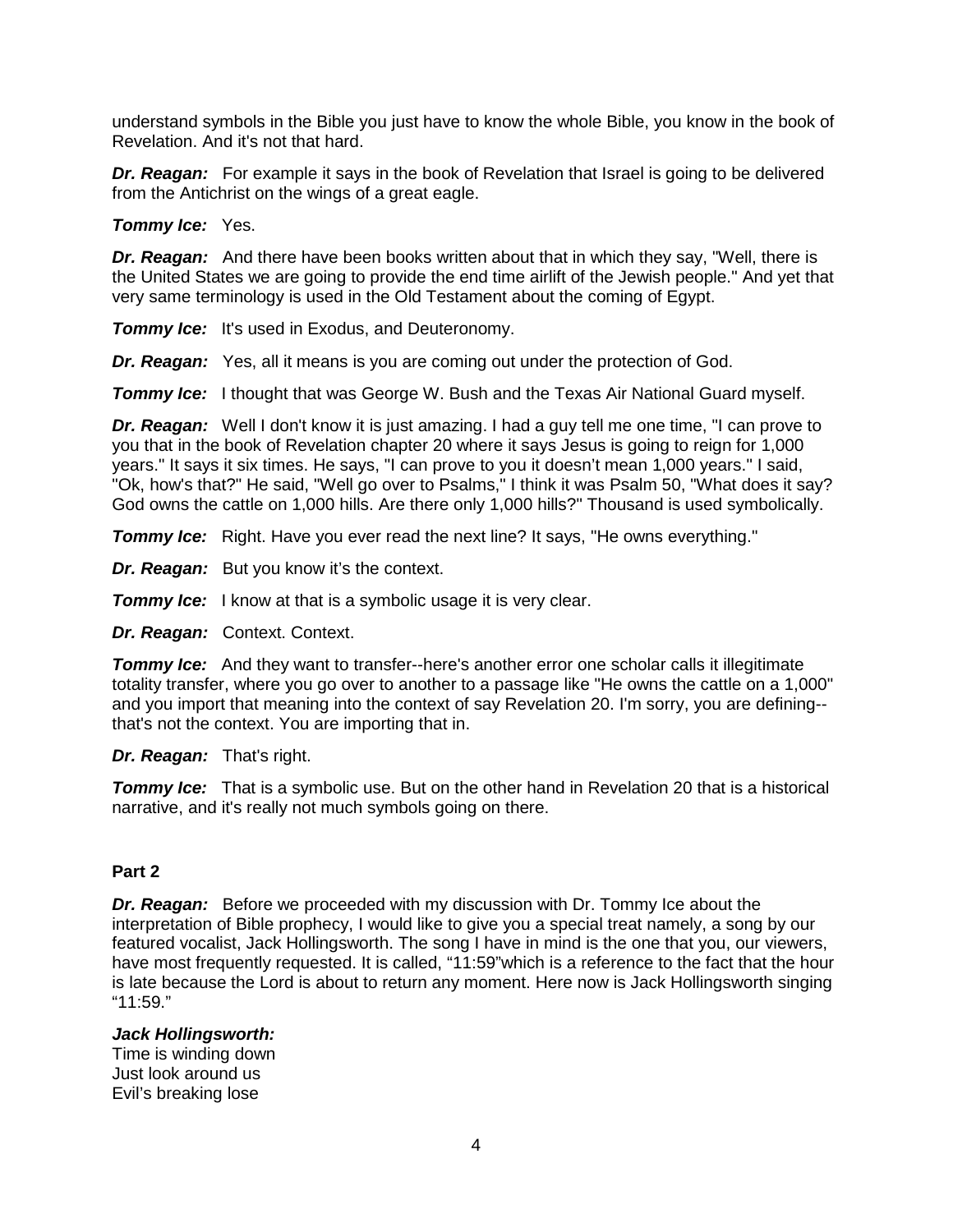On every side The devil knows his time is almost over Soon the clock will stop And Jesus Christ will split the sky Shout it from the rooftops Proclaim it in the streets Tell your friends and neighbors Tell everyone you meet We all need a Savior But we're running out of time He's coming back at midnight It's 11:59.

God's prepared a place For all his children Free from fears and doubt Tears and pain We must choose our destination You know there's just one way to heaven Jesus is his name Shout it from the rooftops Proclaim it in the streets Tell your friends and neighbors Tell everyone you meet We all need a Savior But we're running out of time Yes, He's coming back at midnight It's 11:59.

And at the right hand of the Father He'll soon stand to His feet And He'll say "Son go get the children And bring them home to me." So shout it from the rooftops Proclaim it in the streets Tell your friends and neighbors Tell everyone you meet That we all need a Savior But we're running out of time Yes, He's coming back at midnight It's 11:59. Church, Jesus is coming back Time as we know it is almost over He's coming back for a bride Without spot or wrinkle One who's ready to go It's almost midnight It's 11:59.

#### **Part 3**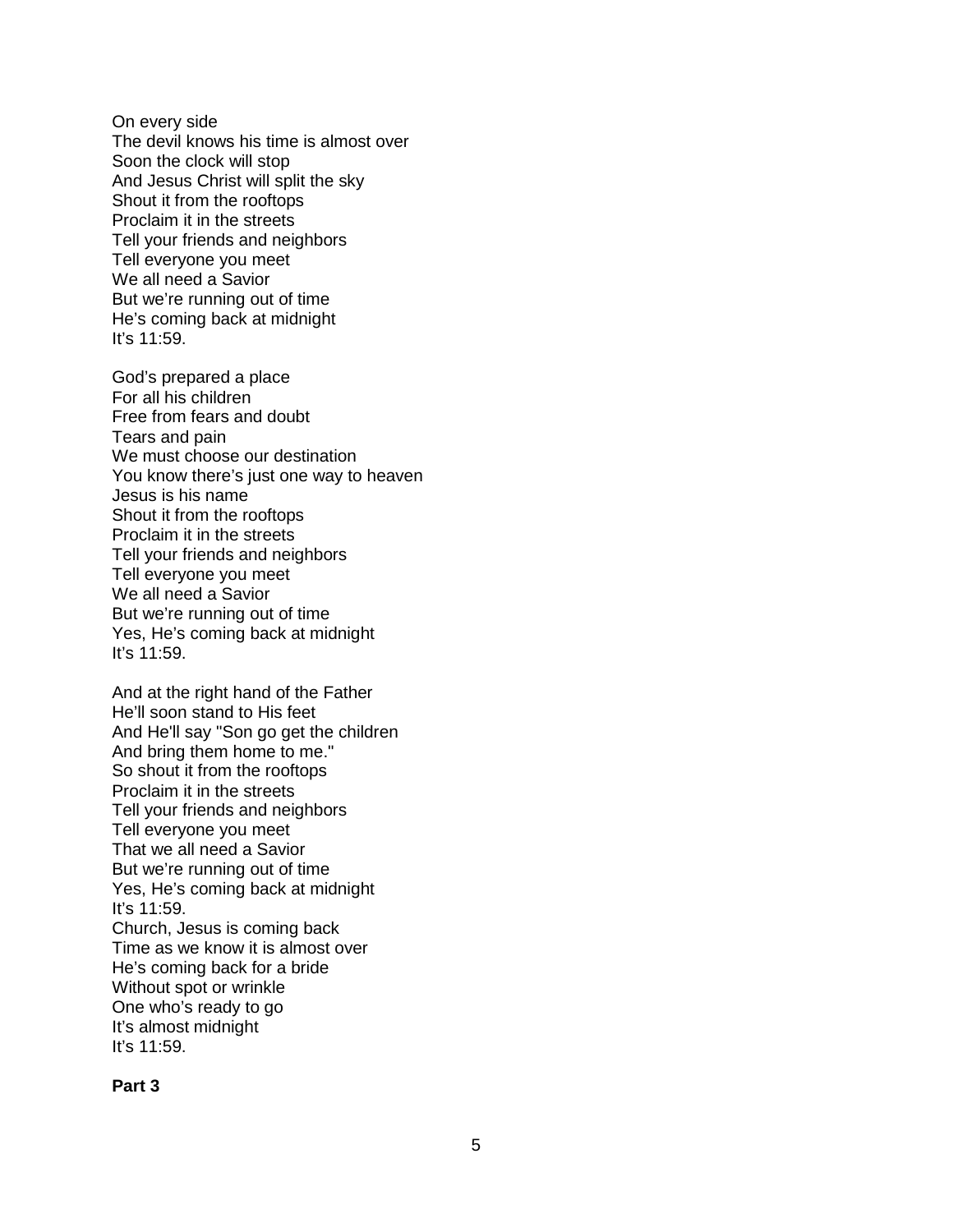*Dr. Reagan:* Well another problem that people run into is not considering all the relevant verses on a particular topic. Let me give you an example here that I'd like for you to comment on. It's over in 2 Peter and you'll find it there in chapter 3. 2 Peter 3:10 where it says, "The Day of the Lord will come like a thief in which the heavens will pass away with a roar, and the elements will be destroyed with intense heat and the earth and its works will be burned up." Ok. Jesus will come. The earth will be burned up. There is no Millennium. Well you can't base, you know, this on one verse. You have to read everything the Bible says about it.

**Tommy Ice:** Well and reading this verse should start by reading the context.

### *Dr. Reagan:* That's true.

**Tommy Ice:** What's the context of 2 Peter 3? It's the scoffers says, "All things have continued as they were from the beginning of Creation and God's not going to intervene in history." And so he is saying well he intervened at Creation. He intervened at the Flood. He was going to intervene at the Second Coming. So he is talking about God intervening in history and this is another example of I guess you could say a fourth example, he says that at the end of history God is going to intervene and He is going to destroy the heavens and earth, so he is not talking about the Millennium. You know?

**Dr. Reagan:** But you are not going to find all of the end time events in any one particular passage.

#### *Tommy Ice:* No.

*Dr. Reagan:* That's why you have to work at this. And incidentally that is something really is one of my pet peeves is when pastors will tell me, "I am not Pre-Millennial. I'm not Post-Millennial. I'm just Pan-Millennial; it's all going to work out in the end. To me that is admission of laziness. In other words I'm not going to study this and really find out what it says.

**Tommy Ice:** Yeah, I mean God can't talk? He who made the mouth not speak clearly. You know they are saying--I mean goodness there is so much information on that in the Bible.

## *Dr. Reagan:* Yes. Right.

**Tommy Ice:** You're right it is that. In fact I remember a debate I had with a Preterist at Biola University I started the debate off by saying that Pan-Millennial view and said, "What makes you think it already happened?" See that's the Preterist view.

*Dr. Reagan:* Yes, it all happened in 70 AD.

**Tommy Ice:** It's not going to pan out in the end, it's already panned out in AD 70. You know. So see you can't be neutral or passive on that. Now I understand if you are learning, you're growing, you're studying and you haven't yet reached conclusions on some of these things, that's different than somebody that just blows it off.

*Dr. Reagan:* That's right. Let me ask you something else what about telescoping? What is telescoping and what are the problems with that?

**Tommy Ice:** Well, in biblical interpretation it refers to the fact that God has revealed in the Old Testament different passages and He has--it's like looking at a mountain range and you see the peeks but you can't really see from a distance the valleys in between. But if you were to go walk this it would take a long time and you would go up and down, and up and down and you would get a different view. So, some have tried to, and I like this view that the valleys refer to the mysteries of the New Testament like the Church Age, it wasn't revealed. It was part of God's plan. Those valleys have always been there. But from a distance in the Old Testament all you're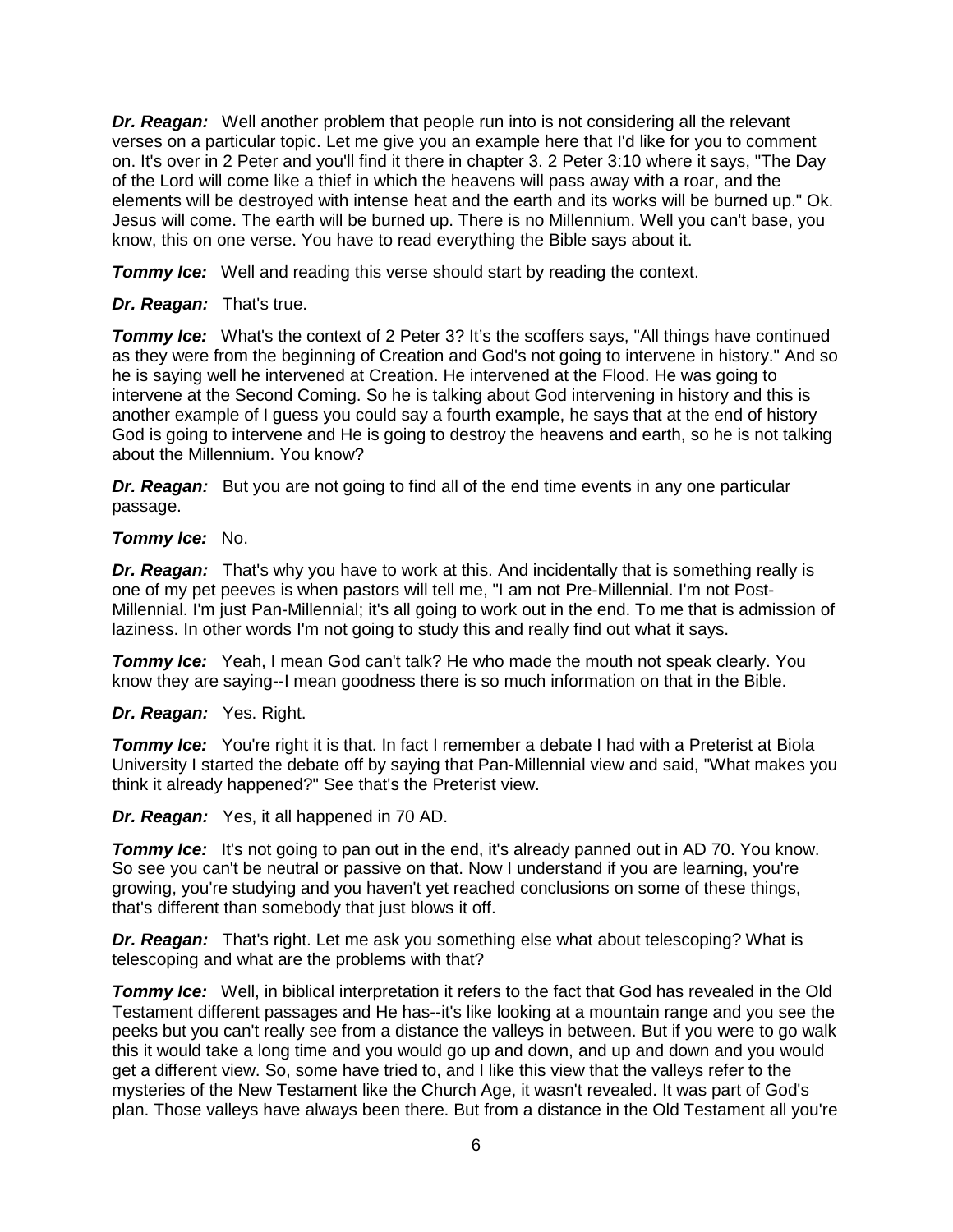seeing is these prophecies. And even that some of them refer to the First Coming of Christ and some refer to the Second Coming of Christ.

*Dr. Reagan:* Yes.

**Tommy Ice:** And I think it is in Zechariah chapter 9 where you have--

*Dr. Reagan:* Zechariah 9:9.

**Tommy Ice:** Yes. And here he talks about, "Rejoice greatly, O daughter of Zion! Shout in triumph, O daughter of Jerusalem! Behold, your King is coming to you; He is just and endowed with salvation, humble and mounted on a donkey, even a colt, the foal of a donkey."

*Dr. Reagan:* There's the First Coming.

**Tommy Ice:** And that's First Coming. And then the very next verse it says, I think it refers to the Second Coming, "And I will cut off the chariot from Ephraim; and the horse from Jerusalem; and the bow of war will be cut off. And He will speak peace to the nations; and His dominion will be from sea to sea, and from River to ends of the earth." And so this is talking about the career over all career if you want to look at it that way of the Messiah of the King. And it's got two phases once we get the New Testament we can realize that. That's His First Coming in humiliation. A donkey how humiliating to ride a donkey. And then secondly He is going to come victoriously. And so sometimes--

*Dr. Reagan:* This is one of the most difficult things about interpreting prophecy. Isaiah 9, "A Child will be born to us, a Son will be given to us." First Coming. And then not even a different sentence, the sentence continues. "And the government will rest upon His shoulders." Well you jump from the First Coming to the Second Coming there. Exactly, because it's certainly not on His shoulders now. If He is He's doing a very poor job of it.

**Tommy Ice:** Yeah, I always say, "If this is the Millennium or God's Kingdom then we must be on the ghetto side."

*Dr. Reagan:* That's right.

*Tommy Ice:* But then I realize there is no ghetto in His Kingdom. But oh, well.

*Dr. Reagan:* So that's just one of the things you have to watch in prophecy is that when the prophets look in the future he may talk about some events, but they not necessarily be just one right immediately after the other. There may be a gap between them.

**Tommy Ice:** Well you know when I found when I studied the book of Revelation, the book of Revelation John is told to write down what he sees. And I think 39 times he says, "And I saw. And I saw. And I saw." Eleven or twelves times, "I hear." So he is taking dictation and notes at those points. And what he does is he gives a verbal description of the visions that he's seeing. And under the inspiration of the Holy Spirit there is at least 550 illusions to Old Testament passages.

*Dr. Reagan:* That's right.

**Tommy Ice:** So, John provides a chronology. I think a broad chronology. And you are able to come in and take all those Old Testament prophet passages that are scattered throughout and organize them into some degree of a chronology.

*Dr. Reagan:* Well one of my favorite quotations about interpretation comes from Morris--

*Tommy Ice:* Henry.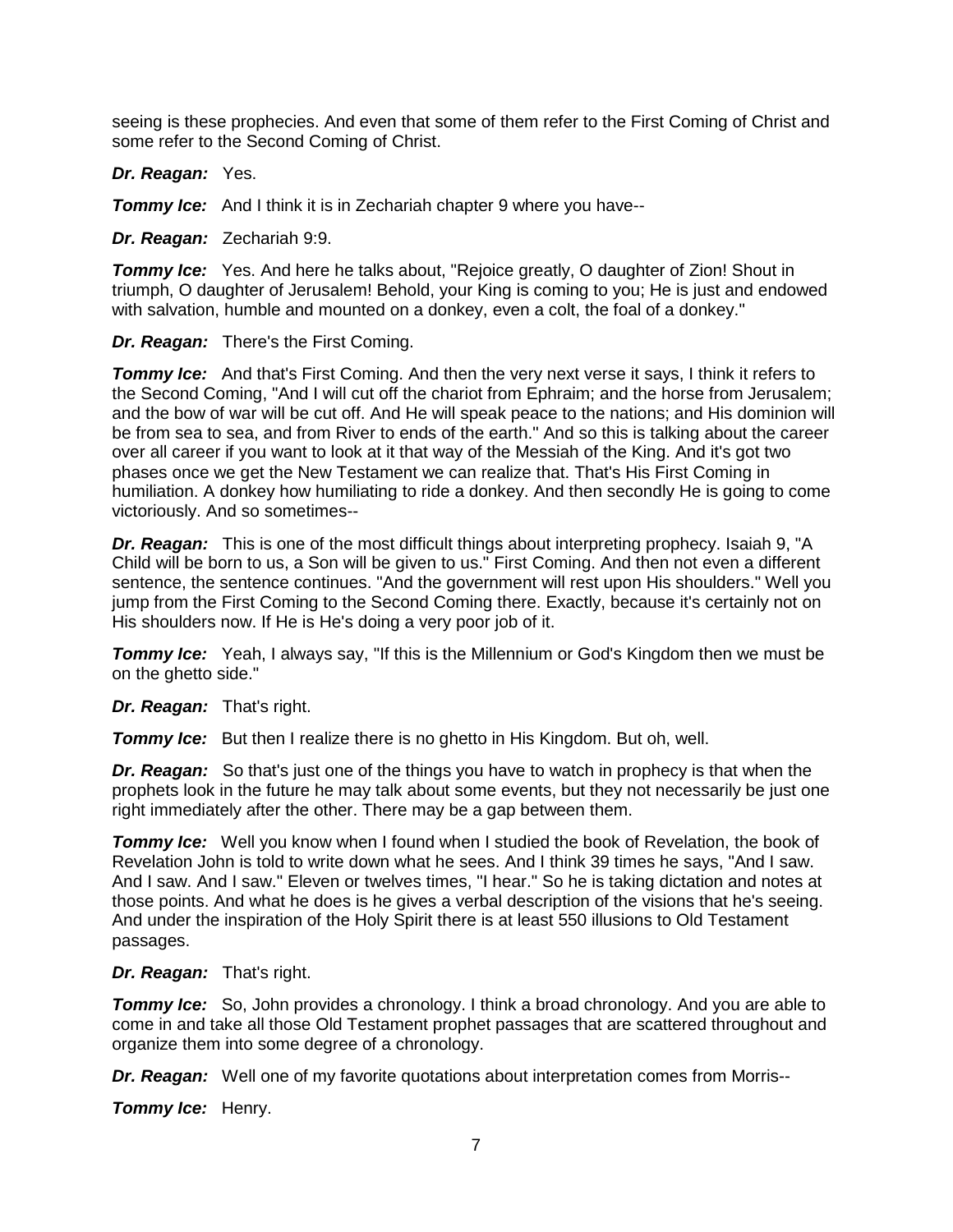*Dr. Reagan:* Henry Morris the founder of the Institute for Creation Research. He wrote a book called, "Revelation Record," and in the introduction he said, "The reason I am writing this book is because people tell me the book of Revelation is difficult to understand." He said, "They are wrong it's not difficult to understand, it's difficult to believe. If you will believe it you will understand it."

*Tommy Ice:* Good point. That's the problem really.

**Dr. Reagan:** Yeah, I know. One time I went to a seminary library, seminary library at TCU and I looked in something like 80 different commentaries to see what they had to say about Revelation chapter 7 and about the 144,000. And about 85% of them said it was talking about the church.

*Tommy Ice:* Sure.

*Dr. Reagan:* What would God have to do to convince us He is talking about 144,000 Jews? He names them by tribes.

*Tommy Ice:* Right. You're right.

*Dr. Reagan:* And yet they say, "Oh, no this is talking about the Church."

**Tommy Ice:** Right. Well that's because their big ideas that they bring to the text override the meaning what it actual says.

**Dr. Reagan:** Override what the texts says.

**Tommy Ice:** Yes. And that let's come back full circle here. You know that's the point. It took the Church a couple of thousand years to consistently develop and interpret the Bible in a consistently literal way. And that's why only in the last 200 years you've had Dispensationalism and Pretribulationism become dominant.

#### *Dr. Reagan:* Yes.

**Tommy Ice:** It's progress of the Church's understanding, because He says the Holy Spirit will be with us and guide us and direct us during the Church Age. And you see that, you know if you have any--I have some background in Church History and you see that progress of dogma as James Orr called it being developed as the Church increasingly understands the Bible.

## *Dr. Reagan:* Right.

**Tommy Ice:** And one other thing, you talked about interpreting with all these complicated things. But you know you have to take every passage into consideration. And our goal in interpretation is to come up with a view that coordinates all of the views. In other words all the information that is put in, all the Scripture so that we have it in interpretation that doesn't contradict anything.

#### *Dr. Reagan:* Yes.

**Tommy Ice:** And for example Pretribulationism is true because it's the best thing when you consider all the passages and issue involved it's the best explanation for what's going on.

**Closing**